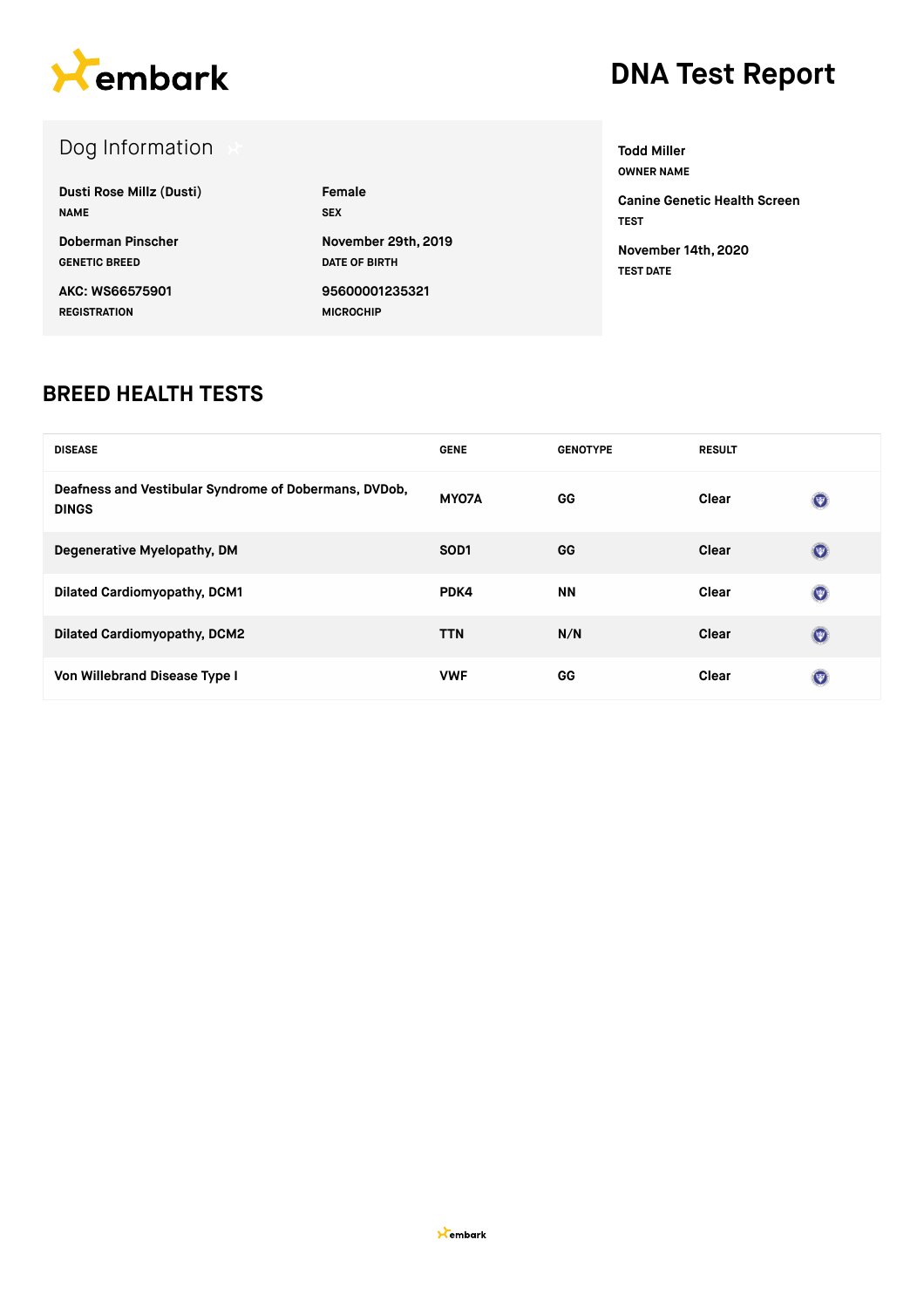

Dog Information

**Dusti Rose Millz (Dusti) NAME**

#### **INBREEDING AND DIVERSITY**

| <b>Genetic Diversity</b>         | <b>RESULT</b>                 |
|----------------------------------|-------------------------------|
| <b>Coefficient Of Inbreeding</b> | 29%                           |
| MHC Class II - DLA DRB1          | <b>No</b><br><b>Diversity</b> |
| MHC Class II - DLA DQA1 and DQB1 | High<br><b>Diversity</b>      |

**X**embark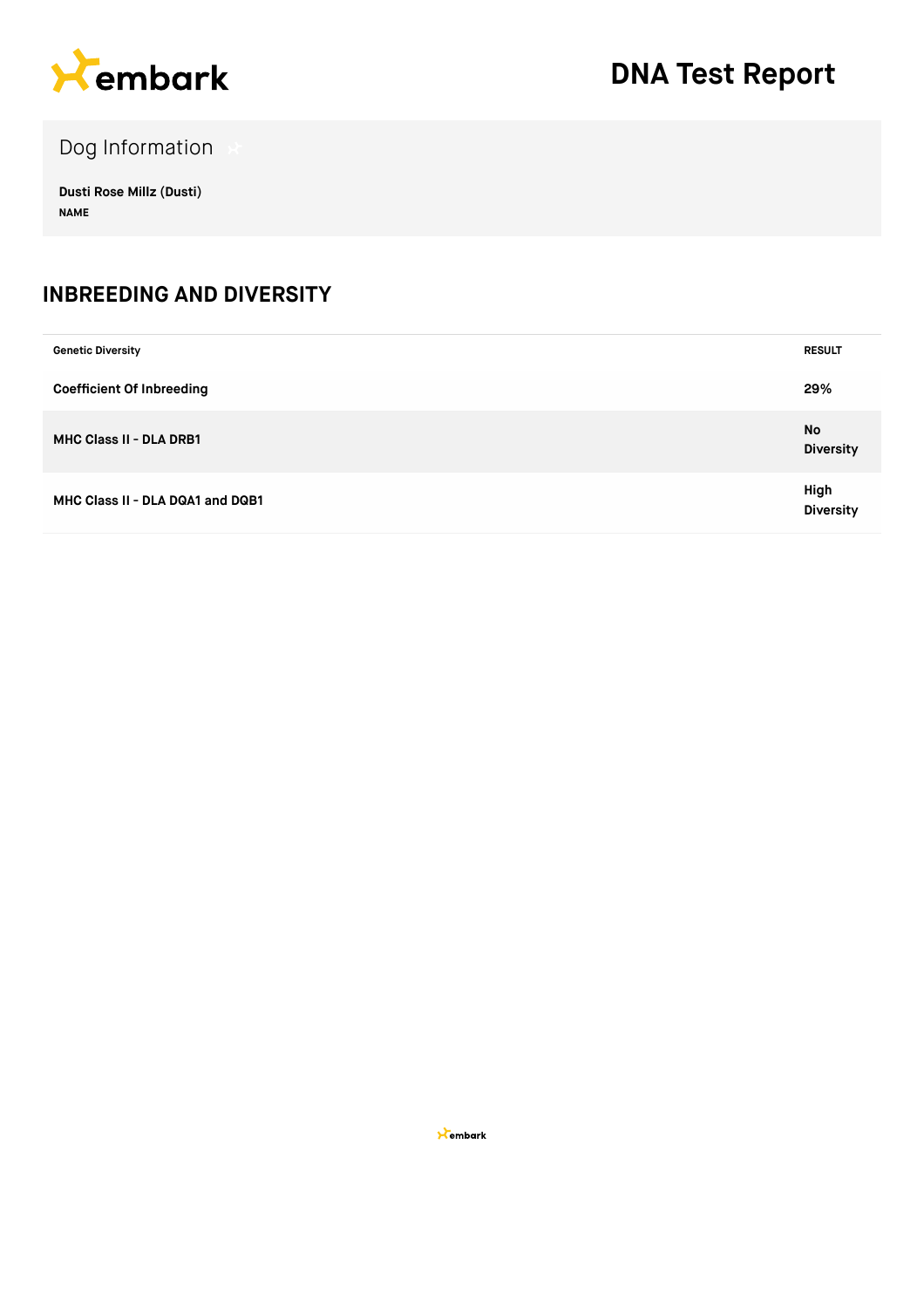

Dog Information

**Dusti Rose Millz (Dusti) NAME**

### **TRAIT TESTS (1/2)**

| <b>Coat Color</b>                                |                                                          | <b>RESULT</b>                       |
|--------------------------------------------------|----------------------------------------------------------|-------------------------------------|
| E Locus (MC1R)                                   | Can have a melanistic mask                               | $E^mE$                              |
| K Locus (CBD103)                                 | More likely to have a patterned haircoat                 | kyky                                |
| <b>Intensity Loci LINKAGE</b>                    | Any light hair likely yellow or tan                      | Intermediate<br>Red<br>Pigmentation |
| A Locus (ASIP)                                   | Black/Brown and tan coat color pattern                   | a <sup>t</sup> a <sup>t</sup>       |
| <b>D Locus (MLPH)</b>                            | Dark areas of hair and skin are not lightened            | DD                                  |
| <b>B Locus (TYRP1)</b>                           | Brown hair and skin                                      | bb                                  |
| Saddle Tan (RALY)                                | Not saddle tan patterned                                 | Ш                                   |
| S Locus (MITF)                                   | Likely to have little to no white in coat                | SS                                  |
| M Locus (PMEL)                                   | No merle alleles                                         | mm                                  |
| H Locus (Harlequin)                              | No harlequin alleles                                     | hh                                  |
| <b>Other Coat Traits</b>                         |                                                          | <b>RESULT</b>                       |
| Furnishings (RSPO2) LINKAGE                      | Likely unfurnished (no mustache, beard, and/or eyebrows) | Ш                                   |
| Coat Length (FGF5)                               | Likely short or mid-length coat                          | GG                                  |
| Shedding (MC5R)                                  | Likely heavy/seasonal shedding                           | <b>CT</b>                           |
| Hairlessness (FOXI3) LINKAGE                     | Very unlikely to be hairless                             | <b>NN</b>                           |
| Hairlessness (SGK3)                              | Very unlikely to be hairless                             | <b>NN</b>                           |
| Oculocutaneous Albinism Type 2 (SLC45A2) LINKAGE | Likely not albino                                        | <b>NN</b>                           |

**X**embark